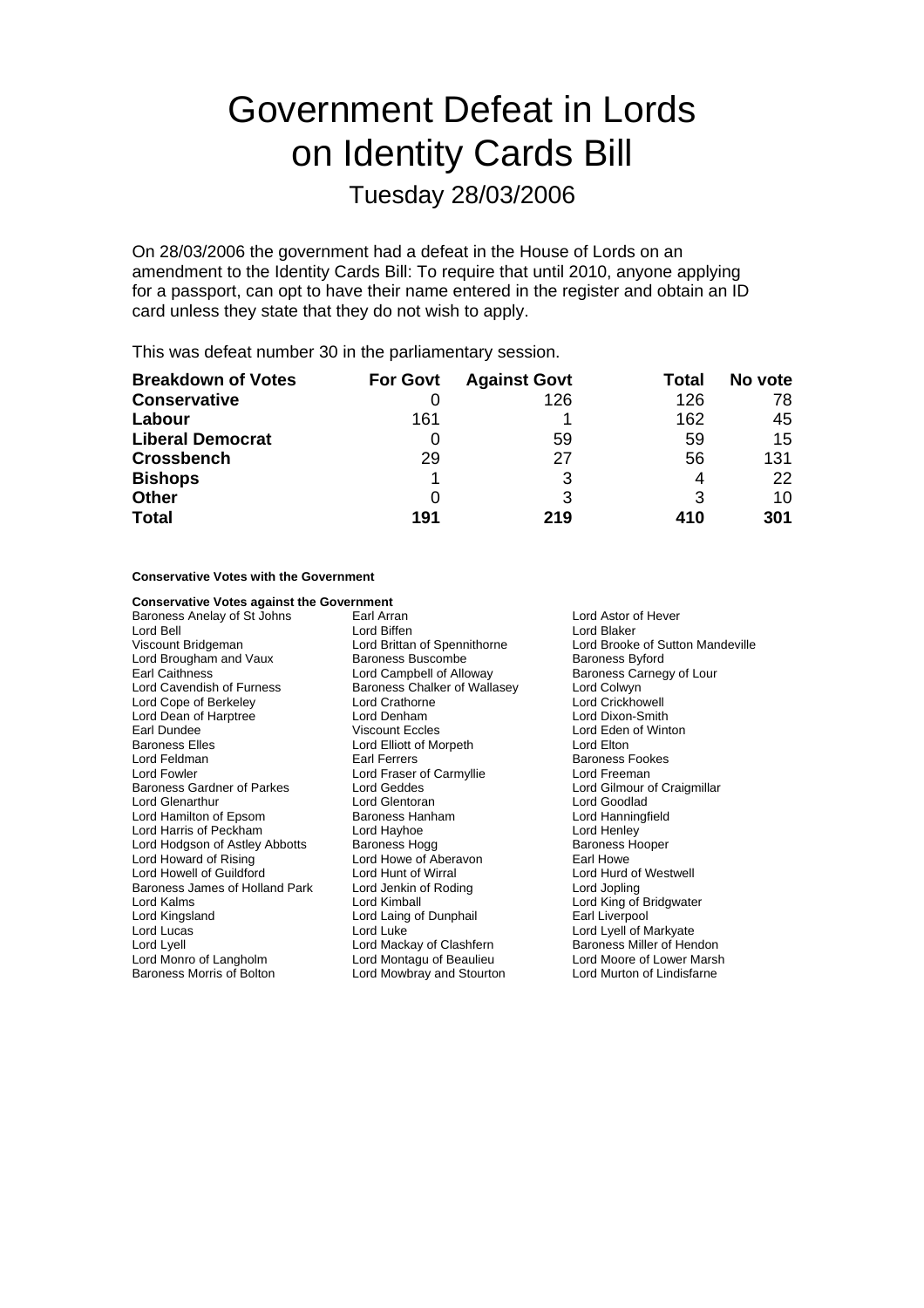- Lord Walker of Worcester
- **Labour Votes with the Government**<br>Lord Acton

Lord Alli **Communist Communist Communist Communist Communist Communist Communist Communist Communist Communist Communist Communist Communist Communist Communist Communist Communist Communist Communist Communist Communist C** Baroness Andrews **Example 2** Lord Archer of Sandwell **Baroness Ashton of Upholland**<br>
Lord Baroness Ashton of Upholland<br>
Lord Baroness Ashton of Brighton Lord Bach Lord Barnett Lord Bassam of Brighton<br>
Lord Berkeley Cord Bernstein of Craigweil Lord Bhattacharyya Baroness Billingham Lord Bilston Baroness Blackstone Baroness Blood Lord Borrie Lord Bragg Lord Brooke of Alverthorpe Lord Brookman Lord Brooks Cord Brooks Cord Brooks Cord Brooks Cord Brooks Cord Canter<br>
Lord Burlison Carter Viscount Chandos **Lord Christopher** Cord Christopher Lord Clark of Windermere<br>Lord Clarke of Hampstead Lord Clinton-Davis **Lord Clark Collact Collact Collact Collact** Baroness Cohen of Pimlico Lord Clarke of Hampstead Lord Clinton-Davis Baroness Cohen<br>Baroness Crawley Lord Cunningham of Felling Baroness David Lord Davidson of Glen Clova Baroness Dean of Thornton-le-Fylde Lord Desai Lord Dixon Lord Drayson **Lord Dubs** Lord Dubs Lord Eatwell<br>
Lord Elder Lord Evans of Temple Guiting Lord Evans of Parkside Lord Elder<br>
Lord Elder Lord Evans of Temple Guiting Lord Evans of Parkside<br>
Lord Falconer of Thoroton Baroness Farrington of Ribbleton Lord Faulkner of Worcester Lord Falconer of Thoroton Baroness Farrington of Ribbleton Lord Faulkner of Worch Lord Fulkner of Worch Lord F<br>Lord Filkin Lord Foulkes of Cumnock Lord Fyfe of Fairfield Lord Filkin Lord Foulkes of Cumnock Lord Fyfe of Fund Fyfe of Foulkes of Cumnock Lord Fyfe of F<br>Baroness Gale Corp Baroness Gibson of Market Rasen Lord Giddens Baroness Gale<br>
Baroness Golding<br>
Lord Goldsmith Baroness Goudie **Lord Gould of Brookwood** Lord Graham of Edmonton<br>
Lord Grantchester **Lord Greeson** Lord Greeson Lord Griffiths of Burry Port Lord Grantchester Lord Gregson Lord Griffiths of Burry Port Lord Hart of Chilton Lord Haskel Lord Hayorth Lord Haworth<br>Baroness Hayman Baroness Henig Baroness Hilt Lord Hogg of Cumbernauld Lord Howie of Troon **Lord Hoyle** Lord Hoyle **Lord Hughes of Woodside**<br>
Lord Hunt of Kings Heath **Lord Lord Lord Larg** Lord Janner of Braunstone Lord Hunt of Kings Heath **Lord Irvine of Lairg** Lord Jones Lord Janner of Braunstone<br>
Baroness Jay of Paddington Lord Jones Lord Jones Lord Jordan Baroness Jay of Paddington Lord Jones Cord Jordan<br>
Lord Judd Lord King of West Bromwich Lord Kirkhill Lord Judd Lord King of West Bromwich Lord Kirkhill Lord Layard Lord Lea of Crondall Lord Leitch Lord Lipsey **Baroness Lockwood** Lord Lofthouse of Pontefract<br>
Lord Macdonald of Tradeston Lord Mackenzie of Framwellgate Lord MacKenzie of Culkein Lord Macdonald of Tradeston Lord Mackenzie of Framwellgate<br>
Lord Mason of Barnsley Baroness Massey of Darwen Baroness McDonagh **Lord McIntosh of Haringey** Baroness McIntosh of Hudnall<br>
Lord McKenzie of Luton Lord Mitchell **Mitchell** Lord Moonie Lord Moonie Lord McKenzie of Luton Lord Mitchell Cord Michell Lord Moonie<br>Baroness Morgan of Drefelin Baroness Morgan of Huvton Lord Morris of Aberavon Baroness Morgan of Drefelin Baroness Morg<br>
Lord Morris of Manchester Baroness Nicol Lord Morris of Manchester **Baroness Nicol Lord Collact Lord O'Neill** of Clackmannan<br>
Lord Parekh **Lord O'Neill of Clackmannan**<br>
Lord Paul

Lord Naseby **Lord Newton of Braintree** Baroness Noakes<br>
Lord Norton of Louth **Baroness O'Cathain** Baroness Oppenh Lord Norton of Louth **Baroness O'Cathain** Baroness Oppenheim-Barnes<br>
Lord Palumbo<br>
Lord Palumbo **Barness Park of Monmouth** Lord Patten of Barnes Lord Palumbo **Baroness Park of Monmouth** Lord Patten of Barnes<br>
Lord Patten **Consumers Particular Baroness Perry of Southwark** Lord Peyton of Yeovil Lord Patten **Baroness Perry of Southwark**<br>
Baroness Platt of Writtle **Baron of Cord Plumb** Baroness Platt of Writtle **Lord Plumb** Lord Plumb Lord Plummer of St Marylebone<br>Lord Quinton Lord Plumb Baroness Rawlings Lord Reav Lord Quinton **Baroness Rawlings** Lord Reay<br>
Lord Reas **Lord Reas**<br>
Lord Renfrew of Kaimsthorn Lord Renton Lord Rees<br>
Lord Rees<br>
Lord Roberts of Conwy<br>
Lord Saatchi Lord Roberts of Conwy **Lord Saatchi** Baroness Seccombe<br>
Earl Selborne **Contract Contract Contract Contract Contract Contract Contract Contract Contract Contract Contra<br>
Baroness Sharples** Earl Selborne **Lord Selsdon** Earl Selborne Sharples<br>
Lord Shaw of Northstead Baroness Shephard of Northwold Lord Sheppard of Didgemere Lord Shaw of Northstead Baroness Shephard of Northwold Lord Sheppard<br>
Lord Skelmersdale Lord St John of Fawsley Lord Steinberg Lord Skelmersdale **Lord St John of Fawsley** Lord Steinber<br>
Lord Stewartby **Lord Strathclyde** Lord Strathclyde Lord Strathclyde Lord Swinfen Lord Stewartby Lord Strathclyde Lord Swinfen **Baroness Thatcher Lord Trefgarness Thatcher Lord Trefgarness That American**<br>Cord Vinson Baroness Trumpington Viscount Ullswater Lord Vinson Lord Waddington **Lord Wade of Chorlton** Chord Waddington Lord Wakeham<br>
Lord Walker of Worcester **Lord Windlesham** Lord Walfson

> Baroness Adams of Craigielea Lord Adonis Lord Bernstein of Craigweil Lord Bhattacharyya<br>
> Lord Bilston Baroness Blackstone Lord Campbell-Savours Lord Cunningham of Felling Baroness David<br>
> Lord Davies of Oldham Lord Davies of Coity Lord Harris of Haringey Baroness Henig<br>
> Baroness Hollis of Heigham
> Baroness Hollis of Heigham
> Lord Howarth of Newport Baroness Massey of Darwen Lord Maxton Lord Patel of Blackburn

Lord Gordon of Strathblane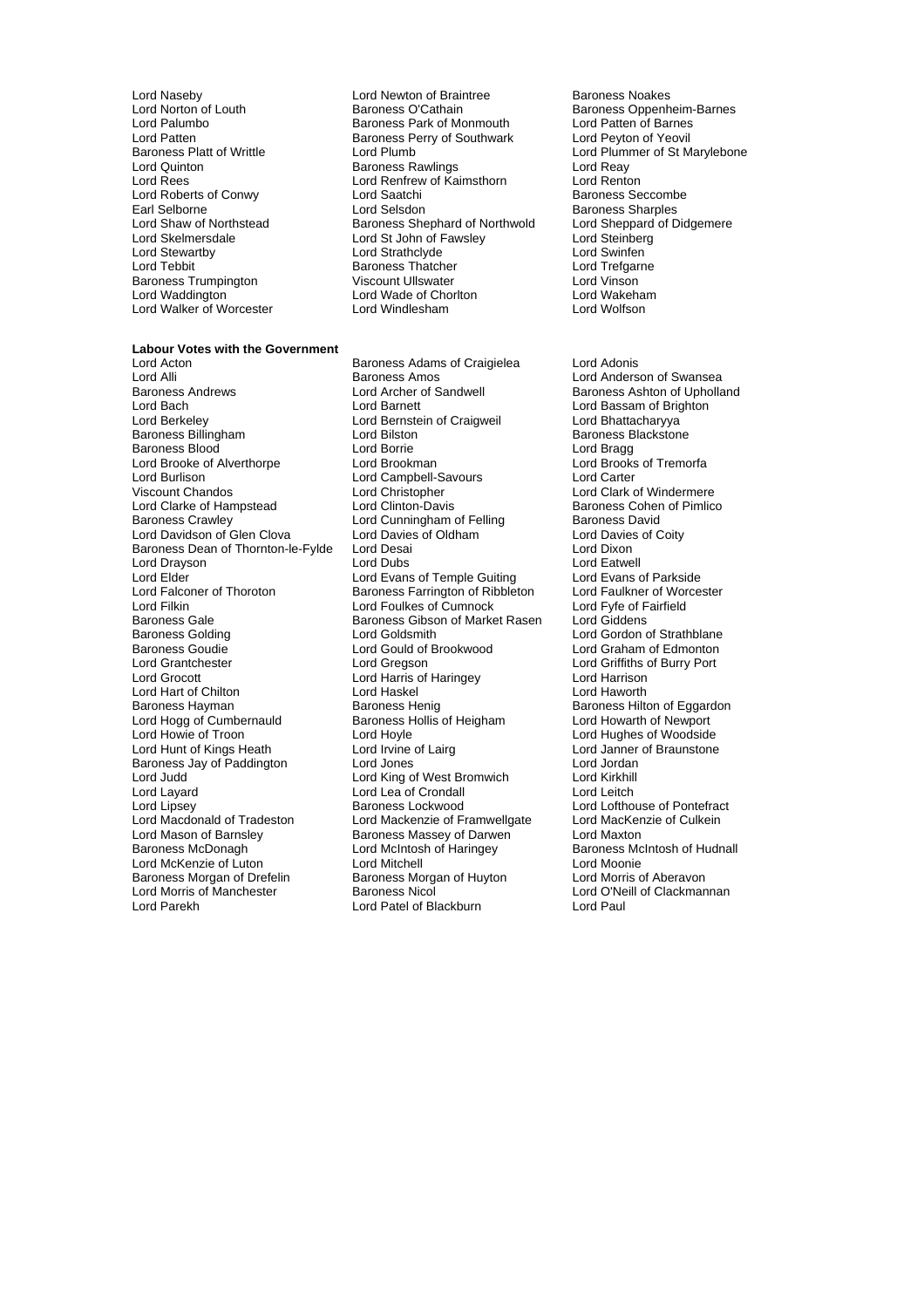- Lord Pendry **Communist Communist Communist Communist Communist Communist Communist Communist Communist Communist Communist Communist Communist Communist Communist Communist Communist Communist Communist Communist Communist** Baroness Prosser **Exercise Secure Lord Prys-Davies** Lord Radice Lord Radice<br>Baroness Ramsay of Cartvale Lord Randall of St Budeaux Baroness Rendell of Babergh Baroness Ramsay of Cartvale Lord Randall of St Budeaux Baroness Rendell ord Rocker Lord Richard Lord Robertson of Port Ellen Lord Rooker Lord Rosser **Lord Rowlands** Cord Rowlands **Baroness Royall of Blaisdon**<br>
Lord Sainsbury of Turville **Baroness Scotland of Asthal** Viscount Simon Lord Smith of Finsbury Lord Smith of Leigh Lord Snape<br>
Lord Snape Lord Snape Lord Snape Lord Stone of Blackheath Lord Strabolgi Baroness Symons of Vernham Dean Baroness Taylor of Bolton Lord Taylor of Black<br>Lord Temple-Morris Lord Thomas of Macclesfield Baroness Thornton Lord Tomlinson Lord Triesman Lord Truscott Lord Tunnicliffe Lord Turnberg<br>
Baroness Wall of New Barnet Lord Warner Baroness Whitaker Lord Williams of Elvel **Lord Young of Norwood Green** 
	- Exaroness Scotland of Asthal Viscount Simon Simon Simon Simon Simon Simon Simon Simon Simon Simon Simon Simon Simon Simon Simon Simon Simon Simon Simon Simon Simon Simon Simon Simon Simon Simon Simon Simon Simon Simon Simo Lord Stone of Blackheath Lord Strabolgi<br>
	Baroness Taylor of Bolton Lord Taylor of Blackburn Lord Thomas of Macclesfield Lord Warner The Ramend Baroness Warwick of Undercliffe<br>
	Lord Whitty The Baroness Wilkins
- 

## **Labour Votes against the Government**

Baroness Kennedy of The Shaws

#### **Liberal Democrat Votes with the Government**

#### **Liberal Democrat Votes against the Government**

- Lord Addington **Lord Alliance** Lord Ashdown of Norton-sub-Hamdon<br>
Lord Avebury **Contains Act Act Ashdown Baroness Bonnam-Carter of Yarnbury**<br>
Baroness Bonnam-Carter of Yarnbury Lord Bradshaw **Lord Carlile of Berriew** Lord Chidgey<br>
Lord Clement-Jones **Lord Chidgey** Lord Dholakia **Lord Clement-Jones** Lord Clement-Jones<br>
Lord Ezra<br>
Uiscount Falkland Lord Ezra Viscount Falkland Baroness Falkner of Margravine Baroness Hamwee **Baroness Harris of Richmond** Lord Holme of Che<br>
Lord Hooson **Baroness Ludford** Lord Kirkwood of Kirkhope **Baroness Ludford** Lord Hooson Lord Kirkwood of Kirkhope Baroness Ludford Earl Mar and Kellie **Lord McNally**<br>
Baroness Miller of Chilthorne Domer Baroness Neuberger Lord Newby Baroness Miller of Chilthorne Domer Baroness Neuberger **Lord Newby**<br>
Lord Oakeshott of Seagrove Bay Lord Phillips of Sudbury **Lord Razzall** Lord Oakeshott of Seagrove Bay Lord Phillips o<br>Lord Redesdale Lord Rennard Lord Rodgers of Quarry Bank Lord Russell-Johnston **Lord Sandberg**<br>
Baroness Scott of Needham Market Lord Sharman **Lorger Communist Constant Baroness Sharp** of Guildford Baroness Scott of Needham Market Lord Sharman Baroness Sharp of Guilding and Baroness Sharp of Guilding Lord Steel of Aikwood Lord Shutt of Greetland Lord Smith of Clifton Lord Taverne<br>
Lord Taverne Lord Thomas of Gresford Lord Taverne **Lord Thomas of Gresford** Baroness Thomas of Walliswood<br>
Lord Thomas of Monifieth Lord Tope **Baroness** Lord Tordoff Lord Thomson of Monifieth Lord Tope Lord Tope Lord Tordoff<br>
Lord Tyler Lord Vallance of Tummel Lord Vallace of Saltaire Lord Tyler Lord Vallance of Tummel<br>Baroness Walmslev **Baroness Williams of Cro** 
	- Lord Maclennan of Rogart Baroness Mac<br>Lord McNally Baroness Mac Baroness Williams of Crosby

# **Crossbench Votes with the Government**<br>Viscount Allenby of Megiddo Baroness Boothroyd

Lord Bramall **Lord Broers** Lord Broers **Lord Chorley Lord Chorley**<br>
Lord Condon **Lord Condon**<br>
Lord Condon **Lord Dearing** Baroness Gre Lord Condon **Condon Condon Lord Dearing**<br>
Lord Hannay of Chiswick **Condon Lord Joffe** Condon Lord Hannay of Chiswick **Condon Lord Joffe** Condon Lord Discount Montgomery Baroness Murphy Lord Ousel<br>
Lord Patel Cord Cuirk<br>
Lord Quirk Lord Patel **Lord Communist Communist Communist Lord Communist Communist Communist Communist Communist Communist Communist Communist Communist Communist Communist Communist Communist Communist Communist Communist Communist** Lord St John of Bletso **Viscount Tenby** Consumed Turnbull Lord Turnbull<br>
Lord Turner of Ecchinswell Lord Walbole Lord Walbole Lord Walton of Detchant Lord Turner of Ecchinswell Lord Walpole<br>
Baroness Warnock Lord Williamson of Horton

Viscount Allenby of Megiddo Baroness Boothroyd Lord Boston of Faversham Viscount Slim **Communist Communist Communist Communist Communist Communist Communist Communist Communist Communist Communist Communist Communist Communist Communist Communist Communist Communist Communist Communist Communi** 

Baroness Bonham-Carter of Yarnbury Lord Goodhart<br>Lord Holme of Cheltenham Lord Roberts of Llandudno

Lord Joffe  $\sim$  2001 - 2012 Viscount Montgomery of Alamein<br>
Lord Ouselev Chismics Bishop of Oxford Lord Wright of Richmond